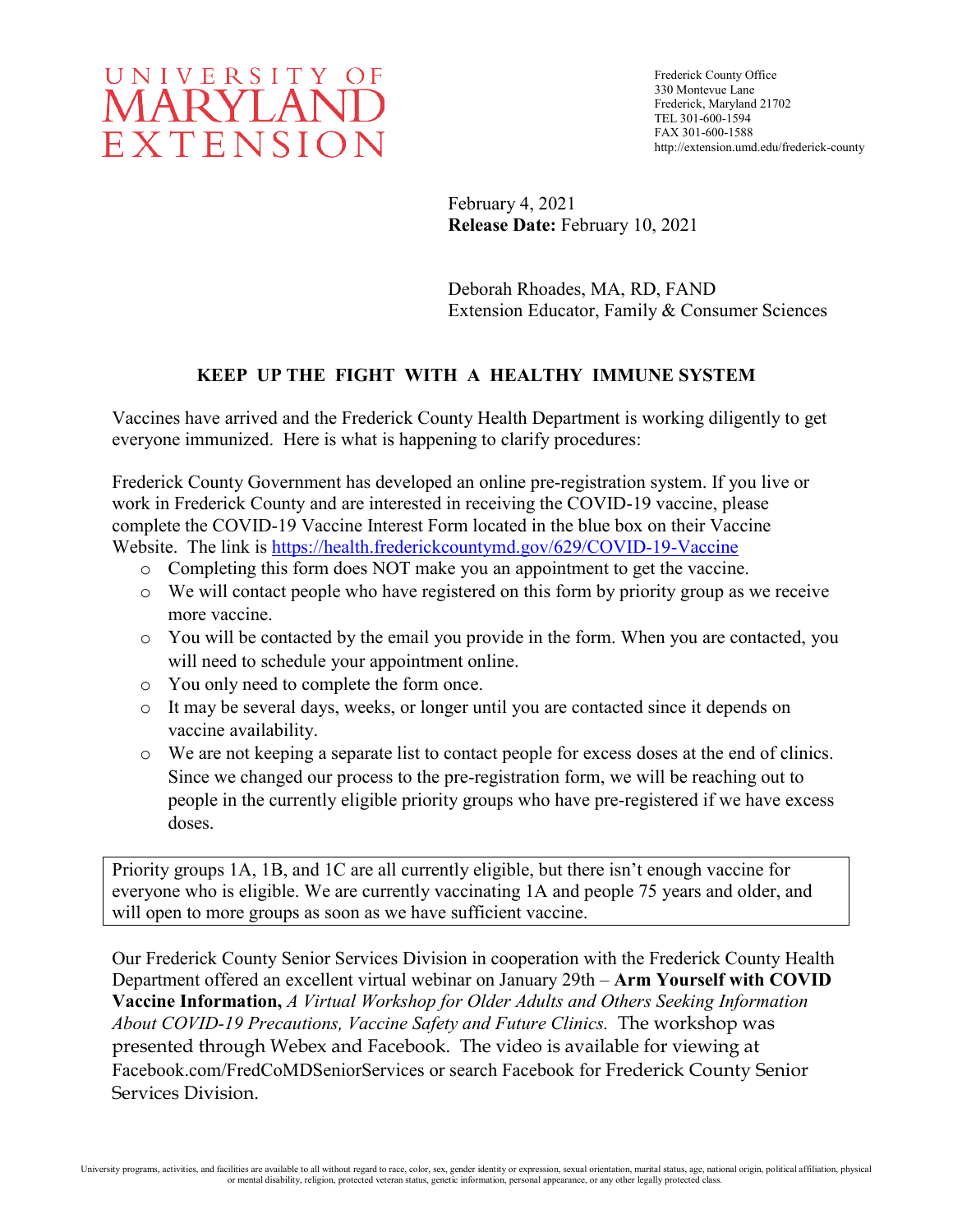What can you do while you wait for vaccination? Eat foods that are nutrient dense. There is not one magic food or supplement. The key is to include a wide variety of foods to get these nutrients in your daily meals. Despite our billion dollar spending on supplements in the US nutrients from real food are always superior.

Every meal and snack is an opportunity to boost our nutrient intake. Instead of focusing on what you should not eat, change your thinking to what real foods can you eat to boost your immunity. Here are some nutrients to focus on to build a healthy immune system:

Protein is VITAL for a healthy immune system, especially for healing and recovery. All animal foods are excellent sources – eggs, dairy products, lean meats, seafood, fish and poultry. There are many plant based sources including all dried beans and legumes, soy products (tofu, soy milk, and tempura), nuts and nut butters, and seeds.

Vitamin A protects against infections by keeping your digestive and respiratory system healthy. Good food sources of vitamin A include beef liver, eggs and many vegetables - sweet potatoes, carrots, pumpkin, spinach, sweet red bell peppers, black eye peas, broccoli, and tomato juice. Fruits high in vitamin A include cantaloupe, mangos, and dried apricots. Milk and many breakfast cereals are fortified with vitamin A.

Vitamin C plays a role in the formation of antibodies, an important foundation for a healthy immune system. There are a variety of foods that are good sources. Fruit sources include oranges, grapefruit, kiwi, strawberries, and cantaloupe. Many vegetables are high in Vitamin C including bell peppers (all colors), broccoli, Brussel sprouts, cabbage, cauliflower, baked potatoes, tomatoes, spinach and green peas. Remember 100% juices made from these fruits and tomato and V-8 juice are excellent sources.

Vitamin E is an antioxidant that may support immune function. Include vitamin E in your diet with fortified cereals, sunflower seeds, almonds, sunflower and safflower oil, hazelnuts, peanut butter and peanuts.

Zinc is well-known to help with immunity against illnesses. It is better absorbed from animal sources such as seafood (oysters, Alaska king crab, lobster), lean beef, pork and poultry. Cow's milk, yogurt, and cheese (Swiss, cheddar, mozzarella) are other good animal sources. Plantbased sources high in zinc are pumpkin seeds, cashews, and almonds; baked beans, chickpeas and kidney beans) and fortified cereals.

Vitamin D helps with immune responses to protect you from illness. Significant sources of this vitamin in your diet include, fatty fish (specifically rainbow trout, sockeye salmon, sardines, tuna fish), white mushrooms exposed to UV light, eggs, as well as vitamin-D fortified cow's milk, non-dairy beverages (soy, almond, oat) and 100% fruit juices.

Other nutrients, including vitamins B6 and B12, and minerals such as copper, folate, selenium and iron may also promote a healthy immune system. For a detailed list of each nutrient visit the National Institute of Health Office of Dietary Supplements Fact Sheets at https://ods.od.nih.gov/factsheets/list-all/

Probiotics are "good" bacteria that support healthy digestion and a protective immune system. They can be found in cultured dairy products like yogurt and kefir and in fermented foods such as kimchi, sauerkraut and kombucha.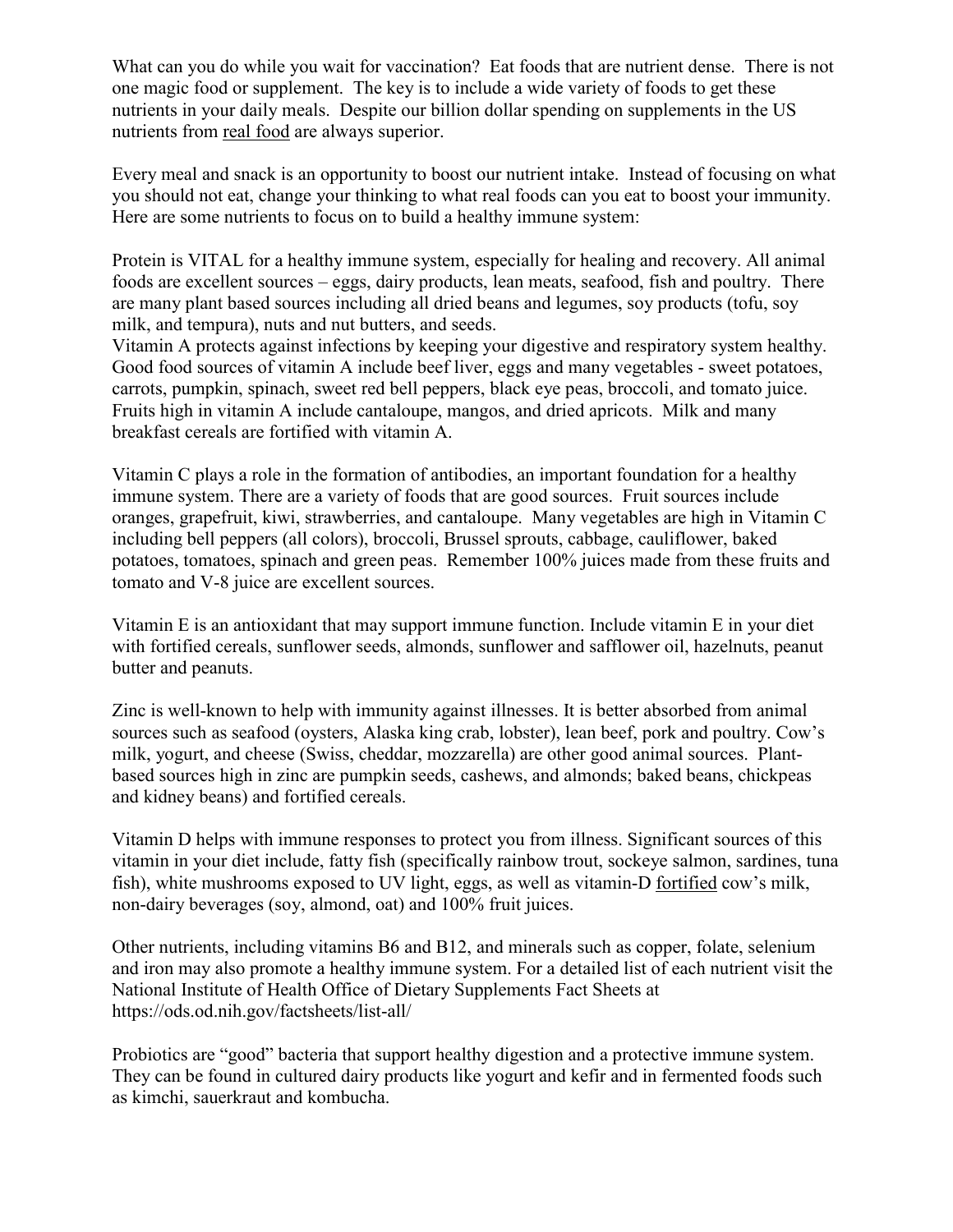Aim for variety in the diet to optimize nutrition. To illustrate the point look over the foods listed in the paragraphs above which include over 50 different options.

Fruits and vegetables are key, so aim for 5 to 7 servings daily. All types are nutritious - canned, frozen, dried, and fresh. The frozen vegetable selection is bursting with more choices than ever which take less than 10 minutes to cook in the microwave. Delicious dishes like creamed spinach, roasted Brussel sprouts, and sweet potato soufflé,

Practically every vegetable is available canned. If you are concerned about added salt then pour it into a colander and rinse with water which removes 39% of the sodium. A quicker method is canned vegetables with no added salt.

Frozen fruits are delicious as they are packed the day they are picked. There are so many choices – blueberries, strawberries, raspberries, cherries, peaches, pineapple, even mango. I use them frequently to avoid waste since I often forget to use produce before it goes bad. Add to your morning cereal, put in a smoothie, make a fruit salad or yogurt parfait, use to prepare pies and cobblers.

A healthy immune system is about balance between a healthy diet, adequate sleep, and managing the stress in your life. Aim to get 7 to 9 hours sleep daily for adults and 8 to 14 hours for children. Simplify your expectations and routines. Try different methods for stress management including meditation, listening to music and writing in a journal.

#### **FIVE MINUTE SPINACH**

1 pound baby spinach, washed & ready to use 1/2 teaspoon Crazy Jane's mixed up salt (optional)

Place spinach in large glass Pyrex dish. Sprinkle with seasoning if desired. Add 1 teaspoon water. Cover with glass top and cook for 5 minutes in microwave on high setting.

### **CARROTS WITH DILL**

1 pound fresh or frozen carrots 1 tablespoon dried dill 1 tablespoon butter or margarine

Wash carrots and slice. Sprinkle with dill. Steam or cook in microwave in a small amount of water. Drain and add butter or margarine

### **VITALITY DRINK**

*Delicious drink for breakfast or as a between meal snack* 

1/2 cup fresh leafy greens like spinach or kale 1/2 cup fresh or frozen fruit 1/3 cup plain canned pumpkin 1 tablespoon chia seeds (optional) 1/2 teaspoon cinnamon 1/4 teaspoon nutmeg